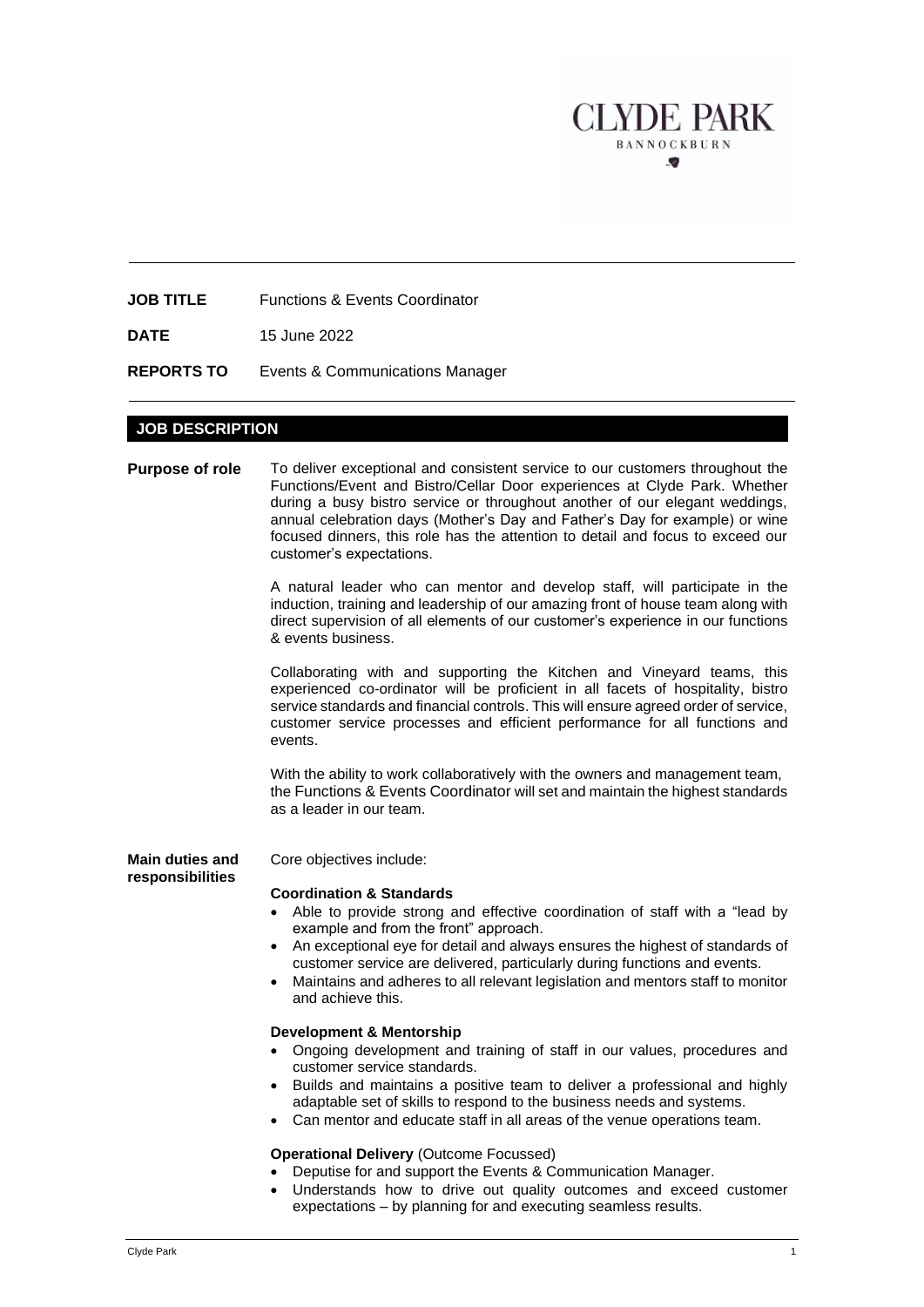- With constant planning and proactive communication, prepares for and prevents poor outcomes.
- Understanding of 'whole of business needs' approach and delivers results whist maintaining a customer focus.

### **Event & Function Coordination (60% loading of this Role)**

- Can complete all tasks related to the booking of, preparation for and operational delivery of group bookings, functions and events.
- Can deliver the administration and communication tasks required to ensure a seamless experience for the customer.
- Ensure that customers are given a prompt and efficient service and expectations are consistently exceeded
- Be customer focused at all times; approachable and quick to exceed expectations in fulfilling customer needs
- Planning, site tours, sales.
- Operations: set, run, pack down and re-set to agreed plan.

## **Other Key Duties (40% loading of this Role)**

- **Bistro & Cellar Door Support** (30% Loading) In addition to the core duties, this role will also have responsibility for supporting the regular Bistro & Cellar Door operations.
- **Visual Merchandising** (5% Loading) Further to this, the role will provide advice on and implementation of improved visual merchandising and sales.
- **Other related duties as required** (5% Loading) As required, this role will support the development of staff training, OH&S compliance and duties as directed.

#### **People**

- Communicate thoroughly and regularly with our team of chefs and the entire Clyde Park Team assisting all staff when required, with a hands on mentoring approach.
- Ability to stay composed and professional in difficult and pressured situations.
- Make clear, well evidenced decisions with management, staff, suppliers, contractors, and patrons.

#### **Sustainability**

- Adhere to and lead the Clyde Park Sustainability Program.
- Drive innovation, education the team and lead by example in continuing Clyde Park's best practice in Championing Sustainability.

#### **Health & Safety and Food Safety**

- Adhere to and lead Clyde Park's Food Hygiene, Health and Safety and Environmental policies.
- Ensure that Food & Beverage areas are maintained in accordance with Clyde Park's Food Hygiene, Healthy and Safety and Environmental policies and procedures.

## **Additional Responsibilities**

- Show commitment to and promote Clyde Park values.
- Act as a positive ambassador for Clyde Park.

The above list is not exhaustive and the role may change to meet the overall objectives of Clyde Park.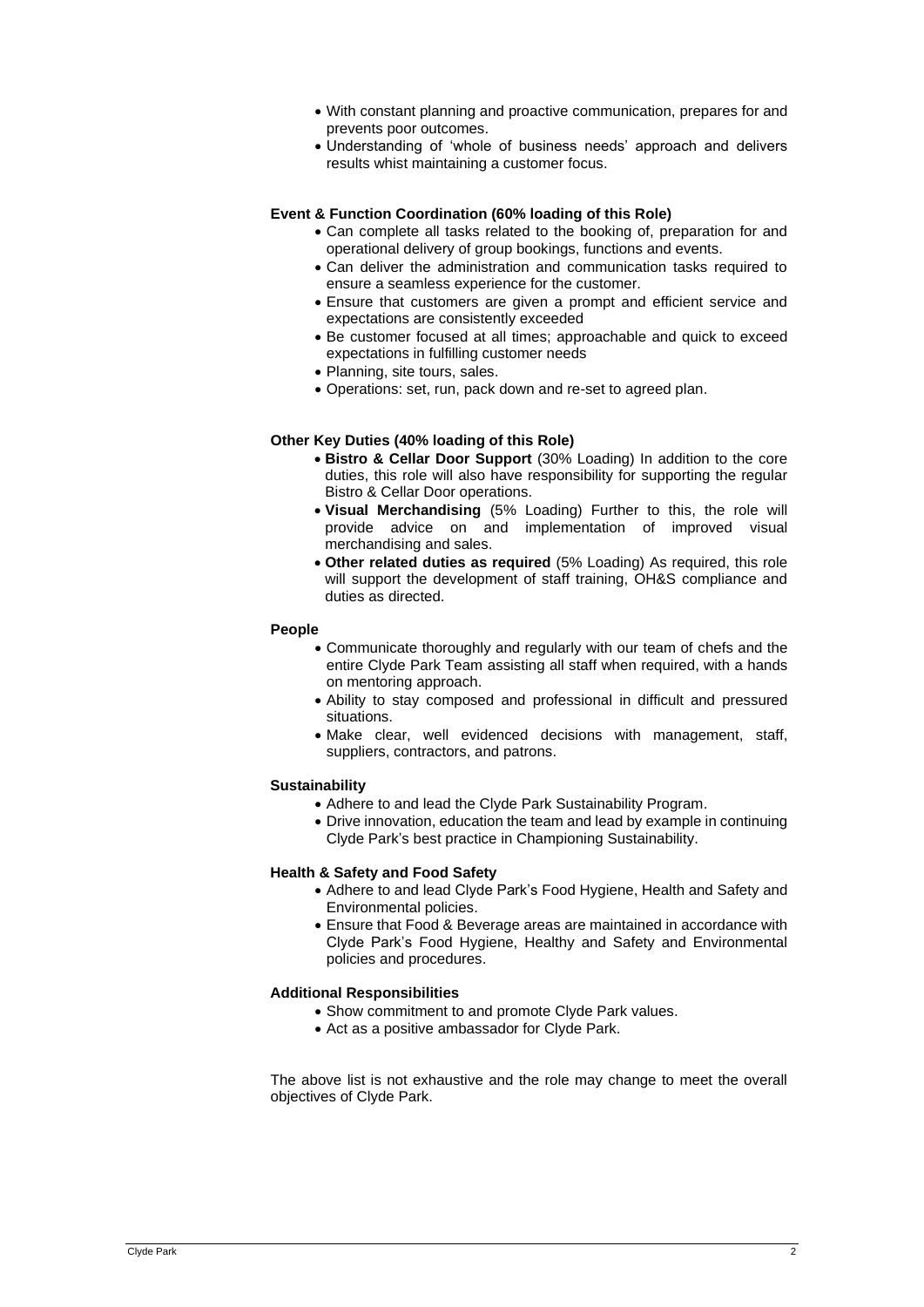## **PERSON SPECIFICATION**

| Qualifications                                                 | Cert/Dip of Hospitality or Food & Beverage Management is desirable<br>$\bullet$<br>Sommelier &/or WSET Level 2 desirable<br>Food Safety Certificate desirable<br>$\bullet$<br><b>Current Responsible Service of Alcohol</b><br>First Aid Level 2 desirable                                                                                                                                                                                                                                                                                                                                                                                                                                                                                                                                                                |
|----------------------------------------------------------------|---------------------------------------------------------------------------------------------------------------------------------------------------------------------------------------------------------------------------------------------------------------------------------------------------------------------------------------------------------------------------------------------------------------------------------------------------------------------------------------------------------------------------------------------------------------------------------------------------------------------------------------------------------------------------------------------------------------------------------------------------------------------------------------------------------------------------|
| <b>Experience</b>                                              | Minimum of 2 years of experience hospitality leadership role<br>Extensive experience in managing food and beverage service<br>Strong Point of sale skills and reservation systems experience<br>٠<br>Awareness of and delivery of exceptional customer service<br>٠                                                                                                                                                                                                                                                                                                                                                                                                                                                                                                                                                       |
| Skills &<br>competencies                                       | Customer service focused: committed to providing exceptional customer<br>service across all channels - written, phone and face to face.<br>Communication: the ability to communicate clearly and concisely, varying<br>٠<br>communication style depending upon the audience.<br>Attention to detail: excellent attention to detail and written skills when<br>communicating with others, both internally and externally.<br>Teamwork: willingness to assist and support others as required and get<br>on with team members.                                                                                                                                                                                                                                                                                               |
| <b>Personal attributes •</b>                                   | Professional approach and self-motivated to work autonomously<br>Apply flair and innovation to menu development and food presentation<br>٠<br>Able to perform well and remain professional whilst under pressure<br>٠<br>Tactful and discreet, whilst mindful of observing professional standards<br>Displays a smart and professional appearance, representing Clyde Park<br>$\bullet$<br>in a positive manner<br>Eager to learn new skills and a commitment to personal continuous<br>$\bullet$<br>professional development<br>Adaptable and flexible with working patterns when required<br>Good numerical and computer skills (Microsoft Word, Excel and Outlook<br>$\bullet$<br>essential)<br>Reasonable physical fitness                                                                                            |
| <b>Essential Values,</b><br><b>Behaviours and</b><br>Attitudes | All employees are expected to actively promote and demonstrate these<br>five core values of Clyde Park;<br>Kindness<br>1.<br>2.<br>Integrity<br>3.<br>Respect<br>4.<br>Responsibility<br>5.<br>Courage<br>In addition, Clyde Park expects all staff to show ambition and display<br>curiosity both personally and professionally.<br>Clyde Park reserves the right to vary or amend the duties and<br>responsibilities of the post holder at any time according to the needs of<br>the business.<br>In exceptional circumstances, the Candidate will be required to undertake<br>other duties and responsibilities of a similar post to support workload<br>peaks, skill shortages, to ensure priorities are met. This will be<br>sensitive to available resources and individual skills and will be in the<br>same area. |